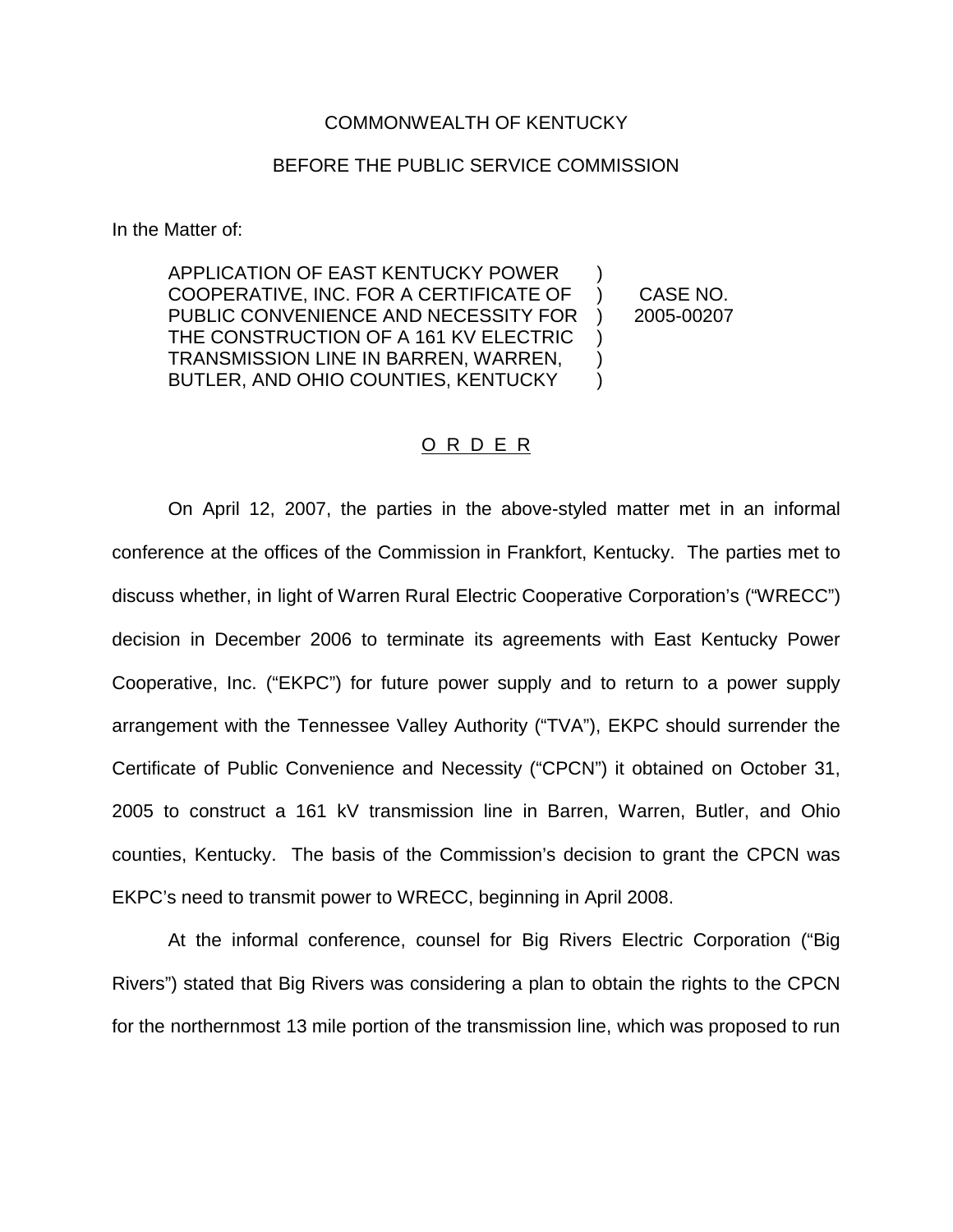from Big Rivers' Wilson Station to an existing Big Rivers transmission line south of the Green River (the "Paradise to New Hardin line"). Counsel for EKPC and Big Rivers requested that the Commission hold the case in abeyance for 60 days to allow Big Rivers and EKPC to discuss the issues further. The Commission requested that EKPC submit a motion to that effect, which EKPC agreed to do. However, prior to the filing of a motion by EKPC, Big Rivers submitted a letter to the Commission withdrawing its request to postpone the revocation of the CPCN. In its letter dated May 4, 2007, Big Rivers stated that it,

intends to construct, subject to the Commission's approval of this project and the closing of the anticipated transaction we refer to as the "Unwind Transaction," a 13-mile transmission line from its Wilson EHV substation to its existing Hardinsburg to Paradise (TVA) line. This proposed line is part of the East Kentucky transmission line project for which the CPCN was granted. Big Rivers will not seek assignment of East Kentucky's CPCN; instead, Big Rivers will file a separate application for a CPCN for Big Rivers to construct the 13 mile segment.

KRS 278.390 provides that all orders of the Commission "shall continue in force until. . .revoked or modified by the commission. . . ." Therefore, the Commission has authority to revoke an order, including an order granting a CPCN, if the grounds for granting the CPCN are later determined to have substantially changed or no longer exist.

The Commission's October 31, 2005 Order granting a CPCN to EKPC for construction of a 161 kV transmission line in Barren, Warren, Butler, and Ohio counties, Kentucky, was based on the evidence presented at that time that EKPC intended to use the proposed transmission project to supply power to WRECC. WRECC had served notice that it would switch wholesale power supply service to EKPC effective April 1,